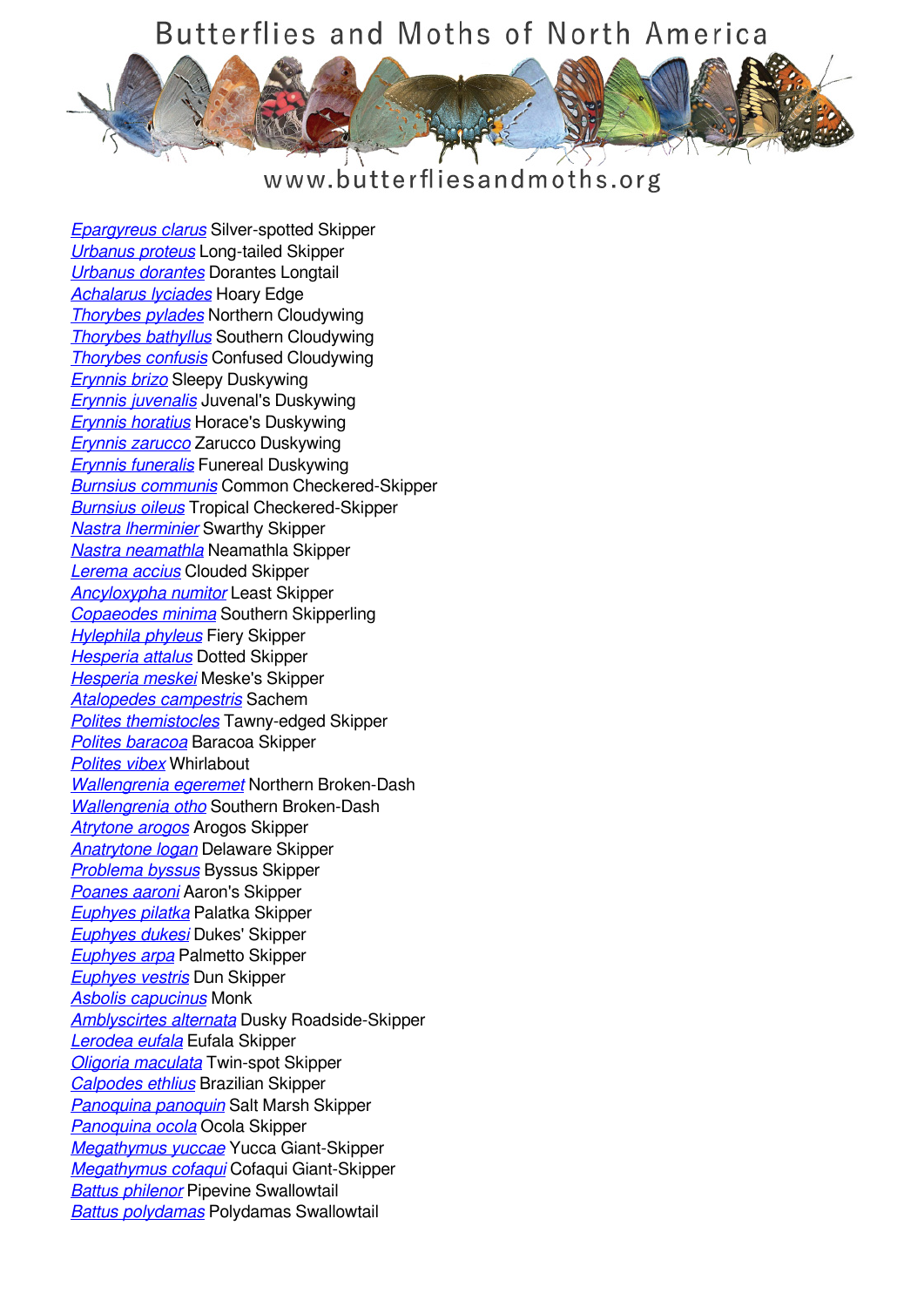*[Eurytides marcellus](/species/Eurytides-marcellus)* Zebra Swallowtail *[Papilio polyxenes](/species/Papilio-polyxenes)* Black Swallowtail

*[Papilio glaucus](/species/Papilio-glaucus)* Eastern Tiger Swallowtail *[Papilio troilus](/species/Papilio-troilus)* Spicebush Swallowtail

*[Papilio palamedes](/species/Papilio-palamedes)* Palamedes Swallowtail **[Papilio cresphontes](/species/Papilio-cresphontes)** Giant Swallowtan utterflies and moths.org *[Pieris rapae](/species/Pieris-rapae)* Cabbage White *[Pontia protodice](/species/Pontia-protodice)* Checkered White *[Colias eurytheme](/species/Colias-eurytheme)* Orange Sulphur *[Zerene cesonia](/species/Zerene-cesonia)* Southern Dogface *[Phoebis sennae](/species/Phoebis-sennae)* Cloudless Sulphur *[Phoebis philea](/species/Phoebis-philea)* Orange-barred Sulphur *[Eurema daira](/species/Eurema-daira)* Barred Yellow *[Pyrisitia lisa](/species/Pyrisitia-lisa)* Little Yellow *[Abaeis nicippe](/species/Abaeis-nicippe)* Sleepy Orange *[Nathalis iole](/species/Nathalis-iole)* Dainty Sulphur *[Atlides halesus](/species/Atlides-halesus)* Great Purple Hairstreak *[Callophrys gryneus](/species/Callophrys-gryneus)* Juniper Hairstreak *[Callophrys henrici](/species/Callophrys-henrici)* Henry's Elfin *[Callophrys niphon](/species/Callophrys-niphon)* Eastern Pine Elfin *[Satyrium favonius](/species/Satyrium-favonius)* Oak Hairstreak *[Satyrium calanus](/species/Satyrium-calanus)* Banded Hairstreak *[Satyrium liparops](/species/Satyrium-liparops)* Striped Hairstreak *[Calycopis cecrops](/species/Calycopis-cecrops)* Red-banded Hairstreak *[Strymon melinus](/species/Strymon-melinus)* Gray Hairstreak *[Parrhasius m album](/species/Parrhasius-m-album)* White-M Hairstreak *[Brephidium pseudofea](/species/Brephidium-pseudofea)* Eastern Pygmy-Blue *[Cupido comyntas](/species/Cupido-comyntas)* Eastern Tailed-Blue *[Hemiargus ceraunus](/species/Hemiargus-ceraunus)* Ceraunus Blue *[Calephelis virginiensis](/species/Calephelis-virginiensis)* Little Metalmark *[Libytheana carinenta](/species/Libytheana-carinenta)* American Snout *[Danaus plexippus](/species/Danaus-plexippus)* Monarch *[Danaus gilippus](/species/Danaus-gilippus)* Queen *[Agraulis vanillae](/species/Agraulis-vanillae)* Gulf Fritillary *[Heliconius charithonia](/species/Heliconius-charithonia)* Zebra Heliconian *[Euptoieta claudia](/species/Euptoieta-claudia)* Variegated Fritillary *[Limenitis arthemis](/species/Limenitis-arthemis)* Red-spotted Purple or White Admiral *[Limenitis arthemis astyanax](/species/Limenitis-arthemis-astyanax)* 'Astyanax' Red-spotted Purple *[Limenitis archippus](/species/Limenitis-archippus)* Viceroy *[Asterocampa celtis](/species/Asterocampa-celtis)* Hackberry Emperor *[Asterocampa clyton](/species/Asterocampa-clyton)* Tawny Emperor *[Phyciodes phaon](/species/Phyciodes-phaon)* Phaon Crescent *[Phyciodes tharos](/species/Phyciodes-tharos)* Pearl Crescent *[Anthanassa texana](/species/Anthanassa-texana)* Texan Crescent *[Junonia coenia](/species/Junonia-coenia)* Common Buckeye *[Junonia genoveva](/species/Junonia-genoveva)* Mangrove Buckeye *[Anartia jatrophae](/species/Anartia-jatrophae)* White Peacock *[Polygonia interrogationis](/species/Polygonia-interrogationis)* Question Mark *[Vanessa virginiensis](/species/Vanessa-virginiensis)* American Lady *[Vanessa atalanta](/species/Vanessa-atalanta)* Red Admiral *[Enodia portlandia](/species/Enodia-portlandia)* Southern Pearly-eye *[Megisto viola](/species/Megisto-viola)* Viola's Wood-Satyr *[Hermeuptychia sosybius](/species/Hermeuptychia-sosybius)* Carolina Satyr *[Cercyonis pegala](/species/Cercyonis-pegala)* Common Wood-Nymph *[Automeris io](/species/Automeris-io)* Io moth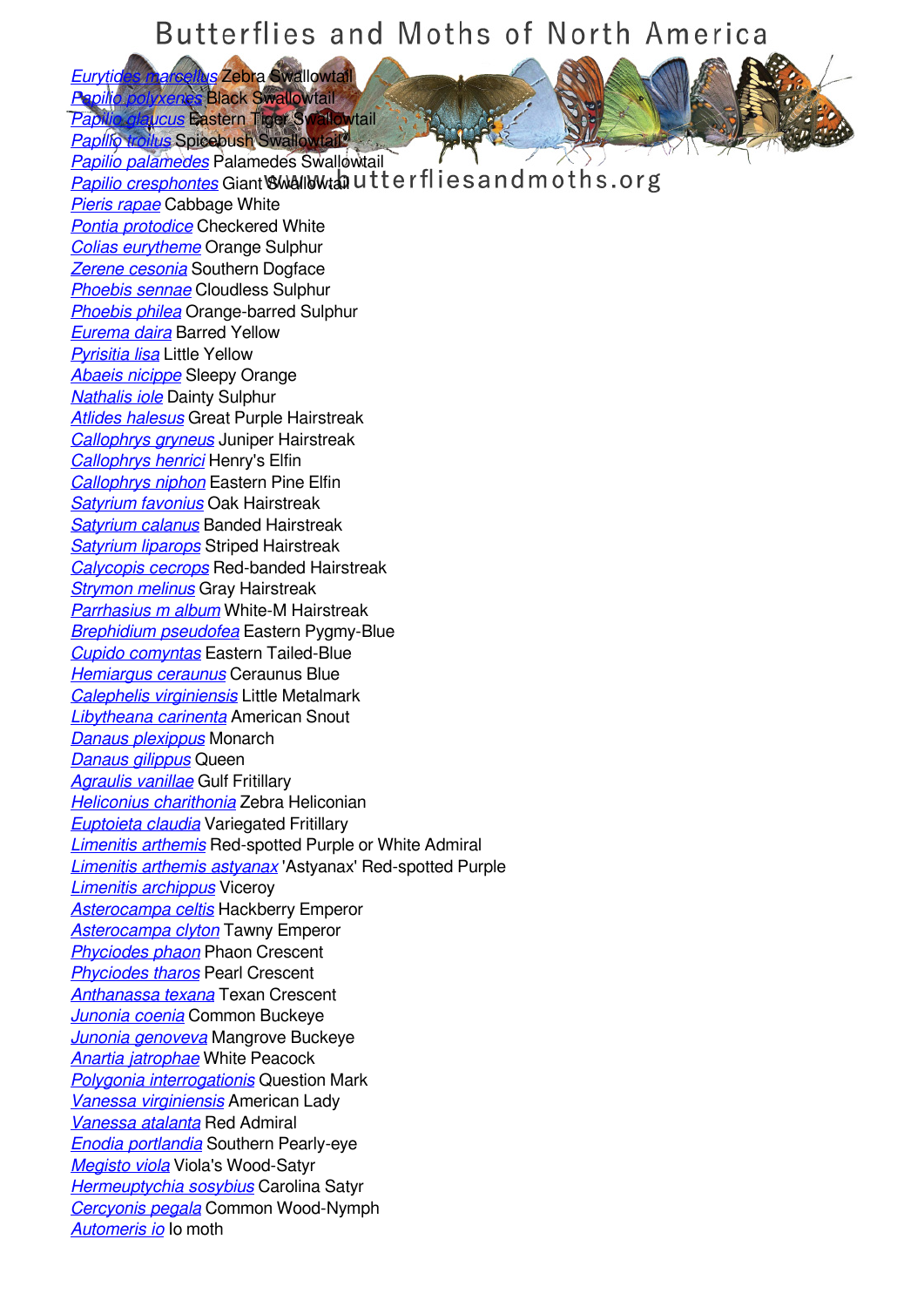*[Actias luna](/species/Actias-luna)* Luna moth *Anus Polyphemus moth* 

*[Hyalophora cecropia](/species/Hyalophora-cecropia)* Cecropia silkmoth

*[Anisota consularis](/species/Anisota-consularis)* Consular oakworm moth *[Anisota virginiensis](/species/Anisota-virginiensis)* Pink-striped oakworm moth **[Citheronia regalis](/species/Citheronia-regalis)** Royal Walnut Woth utterflies and moths.org *[Dryocampa rubicunda](/species/Dryocampa-rubicunda)* Rosy maple moth *[Eacles imperialis](/species/Eacles-imperialis)* Imperial moth *[Amorpha juglandis](/species/Amorpha-juglandis)* Walnut sphinx *[Manduca sexta](/species/Manduca-sexta)* Carolina sphinx *[Paonias excaecata](/species/Paonias-excaecata)* Blinded sphinx *[Paonias myops](/species/Paonias-myops)* Small-eyed sphinx *[Sphinx gordius](/species/Sphinx-gordius)* Apple sphinx *[Eumorpha fasciatus](/species/Eumorpha-fasciatus)* Banded sphinx *[Darapsa myron](/species/Darapsa-myron)* Virginia creeper sphinx *[Darapsa choerilus \(pholus\)](/species/Darapsa-choerilus-%28pholus%29)* Azalea Sphinx *[Xylophanes tersa](/species/Xylophanes-tersa)* Tersa Sphinx *[Peridea ferruginea](/species/Peridea-ferruginea)* Chocolate Prominent *[Heterocampa umbrata](/species/Heterocampa-umbrata)* White-blotched Heterocampa *[Dasylophia anguina](/species/Dasylophia-anguina)* Black-Spotted Prominent *[Schizura ipomoeae](/species/Schizura-ipomoeae)* Morning-glory Prominent *[Schizura unicornis](/species/Schizura-unicornis)* Unicorn Caterpillar Moth *[Schizura leptinoides](/species/Schizura-leptinoides)* Black-blotched Schizura *[Hyparpax perophoroides](/species/Hyparpax-perophoroides) [Nadata gibbosa](/species/Nadata-gibbosa)* White-dotted Prominent *[Hyperaeschra georgica](/species/Hyperaeschra-georgica)* Georgian Prominent *[Heterocampa astarte](/species/Heterocampa-astarte) [Peridea angulosa](/species/Peridea-angulosa)* Angulose Prominent *[Heterocampa obliqua](/species/Heterocampa-obliqua)* Oblique Heterocampa *[Diphthera festiva](/species/Diphthera-festiva)* Hieroglyphic Moth *[Apantesis phalerata](/species/Apantesis-phalerata)* Harnessed Moth *[Syntomeida ipomoeae](/species/Syntomeida-ipomoeae)* Yellow-Banded Wasp Moth *[Virbia rubicundaria](/species/Virbia-rubicundaria)* Ruddy Holomelina *[Cisthene striata](/species/Cisthene-striata)* Striated Lichen Moth *[Euerythra phasma](/species/Euerythra-phasma)* Red-tailed Specter *[Spilosoma dubia](/species/Spilosoma-dubia)* Dubious Tiger Moth *[Crambidia lithosioides](/species/Crambidia-lithosioides)* Dark Gray Lichen Moth *[Seirarctia echo](/species/Seirarctia-echo)* Echo Moth *[Hypoprepia fucosa](/species/Hypoprepia-fucosa)* Painted Lichen Moth *[Grammia placentia](/species/Grammia-placentia)* Placentia Tiger Moth *[Spilosoma congrua](/species/Spilosoma-congrua)* Agreeable Tiger Moth *[Utetheisa ornatrix](/species/Utetheisa-ornatrix)* Bella Moth *[Cosmosoma myrodora](/species/Cosmosoma-myrodora)* Scarlet-Bodied Wasp Moth *[Syntomeida epilais](/species/Syntomeida-epilais)* Polka-Dot Wasp Moth *[Dahana atripennis](/species/Dahana-atripennis)* Black-Winged Dahana *[Estigmene acrea](/species/Estigmene-acrea)* Salt Marsh Moth or Acrea Moth *[Apantesis vittata](/species/Apantesis-vittata)* Banded Tiger Moth *[Clemensia albata](/species/Clemensia-albata)* Little White Lichen Moth *[Hypercompe scribonia](/species/Hypercompe-scribonia)* Great Leopard Moth *[Pagara simplex](/species/Pagara-simplex)* Mouse-Colored Lichen Moth *[Virbia lamae](/species/Virbia-lamae)* Bog Holomelina *[Spilosoma virginica](/species/Spilosoma-virginica)* Virginian Tiger Moth or Yellow Woolybear Moth *[Hyphantria cunea](/species/Hyphantria-cunea)* Fall Webworm Moth *[Grammia phyllira](/species/Grammia-phyllira)* Phyllira Tiger Moth *[Renia salusalis](/species/Renia-salusalis)*